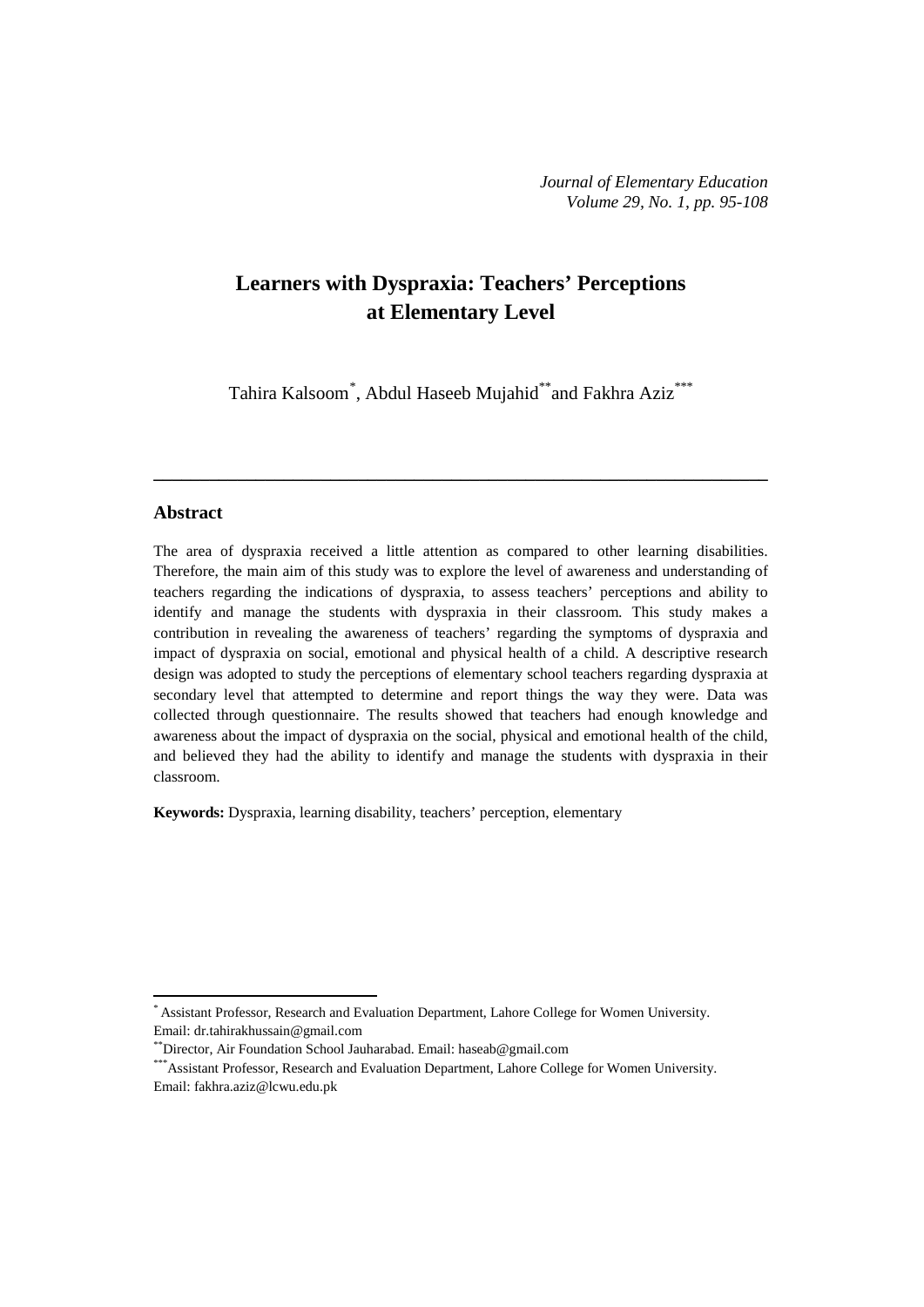## **Introduction**

Learning impairment is the learning problems concerning specific group of the learners. These problems generally are related to reading, writing, spelling and mathematics (Abadzi, & Martelli, 2014). Learning impairment means incapability of hearing and seeing adequately in teaching and learning process. It also affects the linking of information. Learning difficulties can affect persons' daily routine life like in institute or at job, friendships as well as family life. It is noted by Sharma, (2014) that both learning disabilities and handicapped conditions should not be precisely associated with each other, though it is likely to happen that learning disabilities occurs with other handicapped conditions at the same time. According to Adeniyi, and Lawal (2012) Learning disability contains the groups of diverse disorders. These groups of disorders include problems related to listening, speaking, reading, writing mathematical and reasoning capabilities. Learning disorders are present in individuals inherently. It can occur at any stage of life. With other handicapped conditions such as mental retardation, learning disabilities can occur.

Dyspraxia is however very common now-a-days, but most of the people never heard about this term especially here in Pakistan. Therefore, this study is an investigation to find out the level of teachers' awareness regarding dyspraxia, their symptoms and impact on social, emotional and physical health of a child.

Aboras, et al, (2012) describe this learning difficulty as: Dilemmas associated to thinking, knowledge and dialect are encountered in this disability. The immaturity in the organization of movement is known as dyspraxia. Brain of dyspraxia patients find troublesome in transferring the information to different parts of the body. As a result, messages are not properly transmitted to the parts of the body. Dyspraxia is derived from two Greek words "dys" which means "faulty/Poor" and "Praxis" which means "doing/use of the body". It is best described as a motor learning disability. It is basically lack of planning capability. For dyspraxia patients to carry out sensory and motor tasks is difficult (Talukdar, 2012). Developmental dyspraxia is a neurological disorder, so it happens in the brain where we cannot see it. It is a motor-learning difficulty which means this disability is present from birth. In this disability a significant disturbance occurs to the things that a person tries to do. Dyspraxia patients' will not be able to understand messages properly and they are unable to relate messages to suitable actions. To learn and remember physical activities are difficult for them. Dyspraxia patients face difficulty in planning movements for the achievement of predetermined idea or purpose. Actually dyspraxia patients cannot make their bodies do what they it to do quickly enough (Brookes, 2005).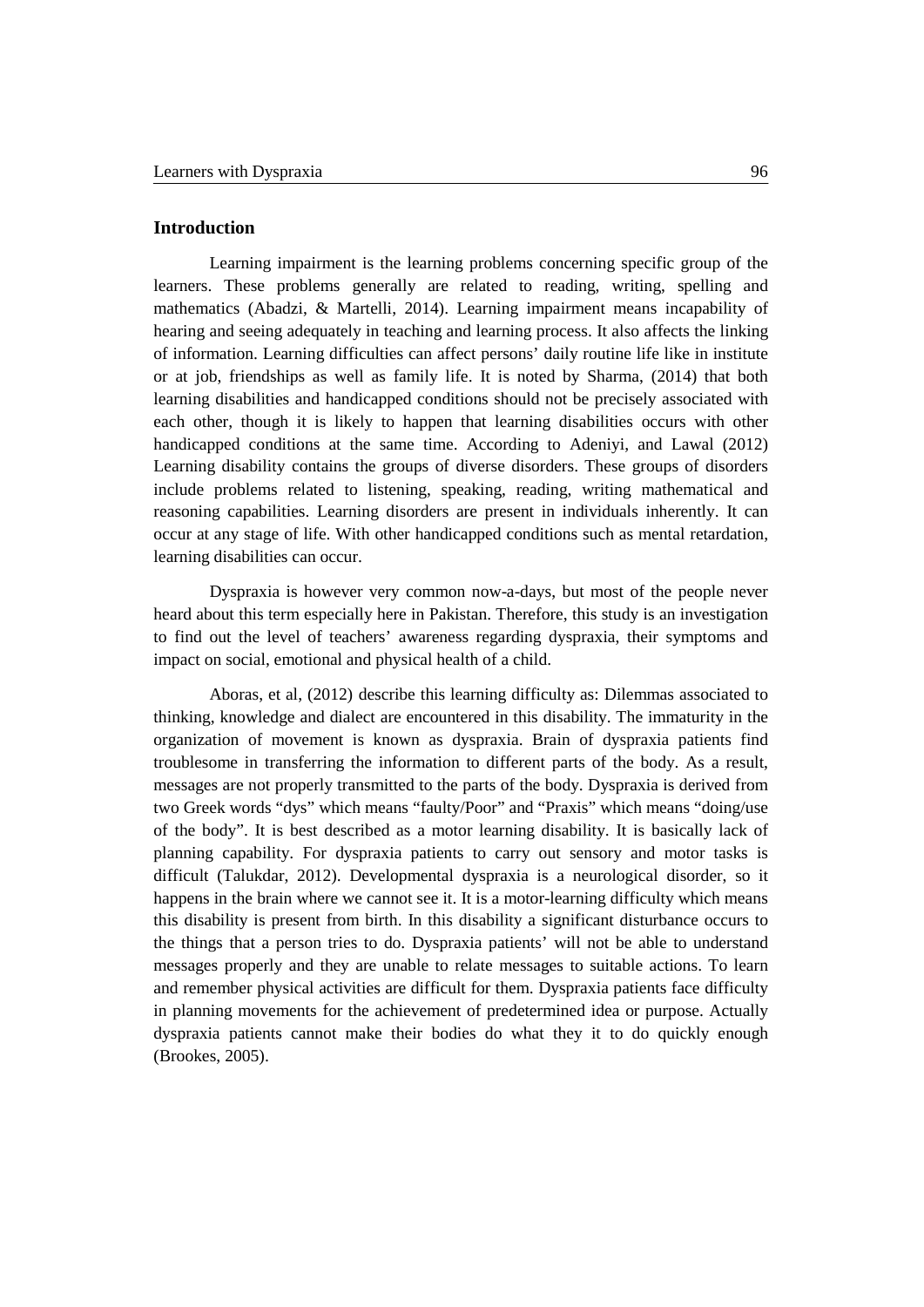Dyspraxia is a lifelong condition. International organizations including World Health Organization formally recognized this term. Developmental coordination disorder basically describes those people who have to face coordination difficulties. For dyspraxia patients, it is hard for them to listen and remember the instructions. Language and speech development of children is also affected by dyspraxia. Dyspraxia is a difficulty in the fine motor coordination and mouth manipulation. It basically requires fine motor coordination which, as a result, makes child language more complicated and complex with the passage of time. As a result, dyspraxia has an impact on academic, social and emotional development (Kranowitz & Aquilla, 2012). Developmental coordination disorder, motor planning and learning difficulty and paraxial of speech are the other names of dyspraxia. Different therapies and strategies such as occupational therapy; speech and physical therapy can help dyspraxia patients. Dyspraxia patients can cope up in the areas of their weakness by the help of these therapies and strategies. According to Snowling (2013), problem in the capability to implement such movements that are skilled and purposeful and to do gestures with efficiency is known as dyspraxia. The term paraxial is used when this ability is lost completely. Due to dyspraxia, following skills can be affected; performing daily life activities, planning and organizing of motor and fine movements and language and speech related skills. As a result of loss or delay in the normal development of neurons dyspraxia may take place. Dyspraxia can also occur as a result of injury of head or stroke.

Due to dilemma in the normal development of neurons, for dyspraxia the term developmental coordination disorder is used. Whenever in popular English the word dyspraxia is used, it generally means this condition (Henderson, April 2015). Technically, it is the disorder of these three processes in the brain:

- 1. Ideation- forming the idea of movement for achieving the planned purpose.
- 2. Motor Planning- planning of the action needed for achievement of the idea.
- 3. Execution- carrying out the movement that is planned. (Geoff Brookes, 2005).

Dyspraxia affects someone's capability of performing different tasks. Dyspraxia is basically a neurological syndrome. It also affects the person's planning and processing of motor tasks. Dyspraxia is found both in children and adults. An individual having dyspraxia have to face a lot of difficulties like in organization, management, judgment, movement, memorization, processing and with other intellectual skills. A person's immune and nervous system also get affected by dyspraxia (Nordqvist, 2016).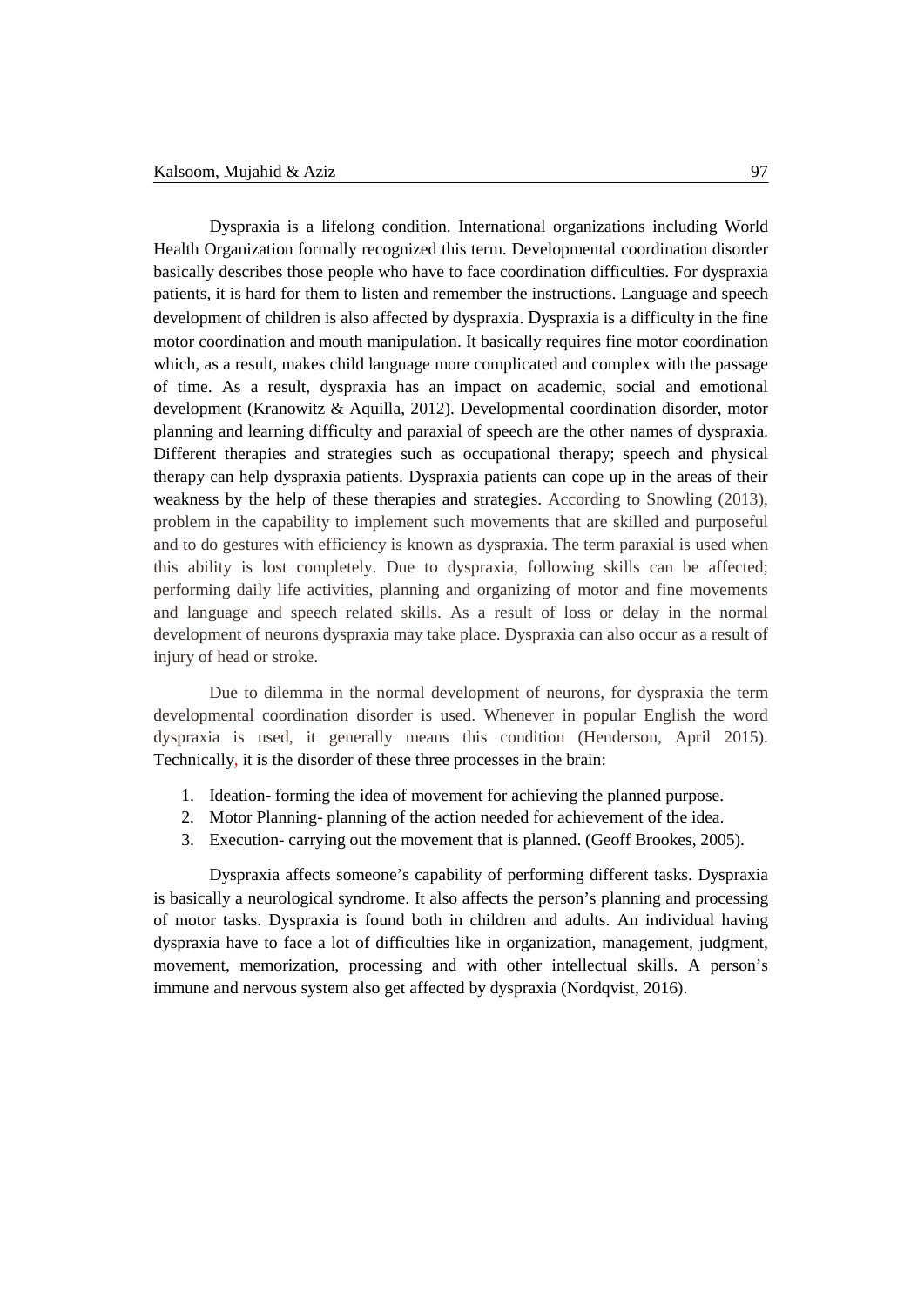Furthermore, a child with dyspraxia finds it difficult to do variety of everyday bodily tasks. These tasks can be speaking plainly, swimming, jumping, and holding a writing instrument such as pencil or pen. Children with dyspraxia can have mild or rigid symptoms. To help the dyspraxia child in home or in school there are lots of ways that have been introduced (Ahmad 2015).

Albornoand Gaad (2014) defined developmental dyspraxia as the deficiency in the capacity of the individual in performing and planning of motor and sensory tasks. They describe dyspraxia as "out of sync" individuals with the environment. Symptoms of dyspraxia differs in every individual and may contains problems in coordination, awkwardness, problems with sentiments, revelation problems, poor balance, problems with behavior, reading problems, problems in writing, speaking problems, understanding problems, low societal proficiency, indigent attitude, limited remembrance. Dyspraxia patients may act childishly and can have moderate or more than moderate brilliance.

# **Statement of the Problem**

This study therefore explored the teacher's perceptions regarding dyspraxia at Elementary level. Learning disability includes several such areas in which person have to face difficulty in learning usually caused by unknown factor or factors. Because of stereotyping and misconception of people regarding being disabled therefore, it is more accurate to describe children with learning disability as "Learning Difference". Disability of intelligence is commonly referred as a learning disability.

# **Objectives of the Study**

The study aims to:

- i. Explore the level of awareness and understanding of teachers regarding dyspraxia.
- ii. Investigate teachers' perceptions of their ability in identifying the students with dyspraxia in their classroom.
- iii. Determine the teachers' perceptions regarding managing strategies for students with dyspraxia in the classroom.

# **Research Questions**

- i. What is the level of awareness and understanding of teachers dyspraxia?
- ii. What are the perceptions of teachers about identification of the students with dyspraxia in the classroom?
- iii. What are the teachers' perceptions regarding managing students with dyspraxia in the classroom?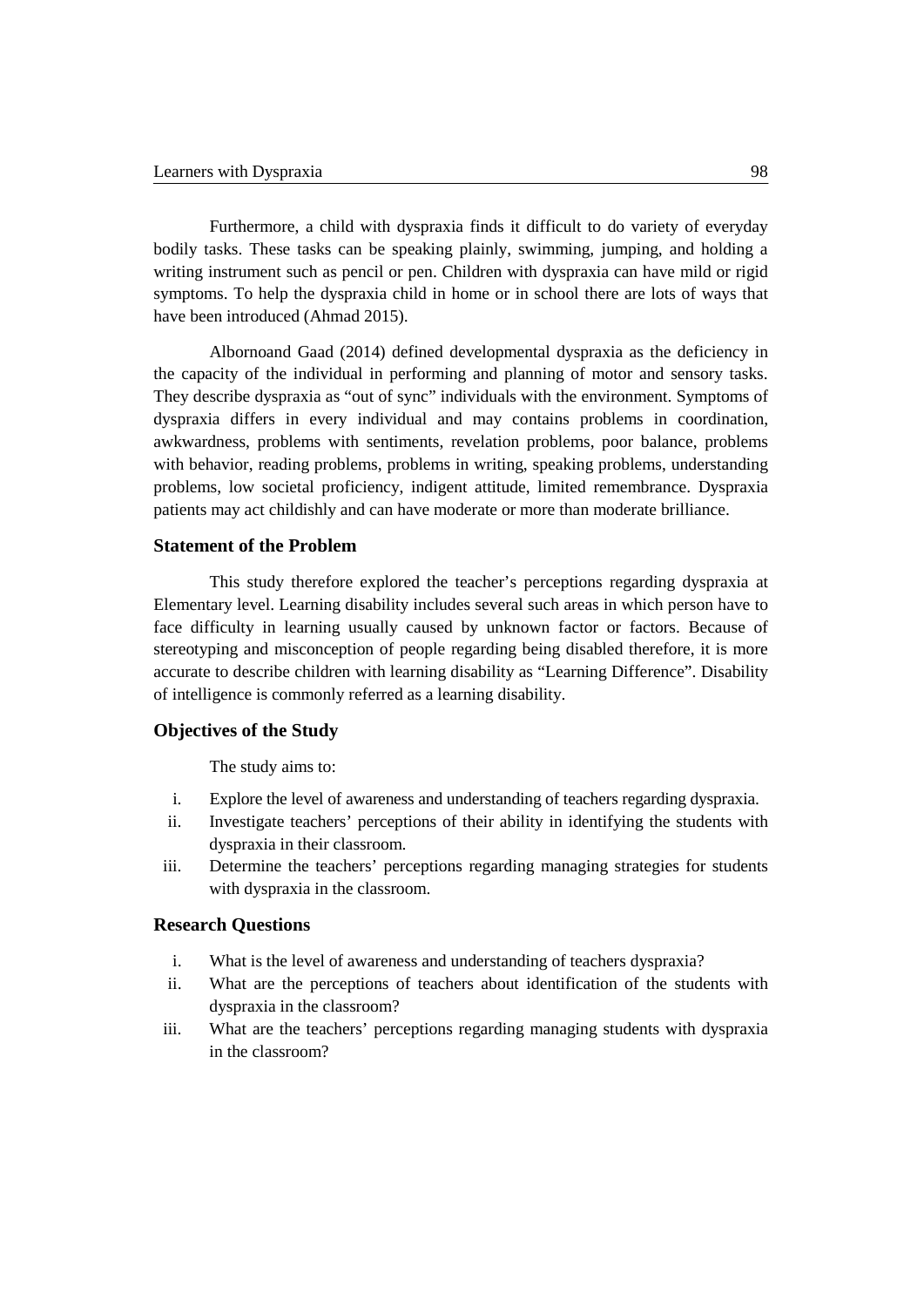### **Research Method and Procedures**

Research design simply means the 'Blueprint' or chosen framework for the study (Flynn & McDermott, 2016, p. 84). Design of research is a strategy of deciding through what, where and when data should be collected and analyzed. It is a comprehensive procedure to respond the questions of research study and verification of the assumptions of research (Sharma, 2014). According to review of the literature and aims of the study, a descriptive research design was used. This research design was chosen because descriptive research design attains the existing information of the phenomena to define 'what exists' with respect to variables or situational conditions (James, 1997). Descriptive research designs combine qualitative and quantitative methods. Quantitative descriptive research design uses numbers or anything measurable to describe the phenomena. In this research study, the ordinal data and nominal data were acquired from the questionnaire responses. In order to investigate the teachers' perceptions regarding dyspraxia quantitative analysis was used. In quantitative research, to extract this type of information a survey questionnaire was used because it describes the variables status.

The proposed study focused on exploring the awareness of teachers' regarding dyspraxia at Elementary level. In a population, to study entire cases is generally impractical or impossible (Durrheim, 2006). Target population generally defines those units for which findings of the study are meant to generalize. The target population of indicated study was Elementary teachers of mainstream Elementary schools in the Lahore city of Pakistan. The size of the sample helps the researcher in judging the result of the research. In selecting the sample size, this study focused on teachers of 40 Elementary schools which concede to cooperate in the research and only 500 teachers were admit to participate in the study.

#### **Data Collection Instrument**

The data collection in this study was quantitative in nature. A self-constructed five points Likert type scale was used.

# **Reliability of the Instrument**

Teachers' awareness regarding dyspraxia were measured by the five point Likert scale i.e. 1 = Strongly Agree, 2=Agree, 3 = Unsure, 4 = Disagree and 5 = Strongly Disagree. Edward G. Carmines & Richard A. Zeller defined reliability in 1979 as: it refers to an extent to which any measuring procedure, experiment or test produces the same or similar results on frequent trials. In other words, when the same or similar measurements occur on repeated trials then it is said to be reliable. Reliability is all about measurement consistency or stability. It is concerned with how well it is measured rather then what is measured. According to De Vos et al. (2005) test-retest method, split-half techniques and other alternate form methods are used for testing reliability of an instrument. Table 1 below shows the Cronbach's alpha value for the questionnaire.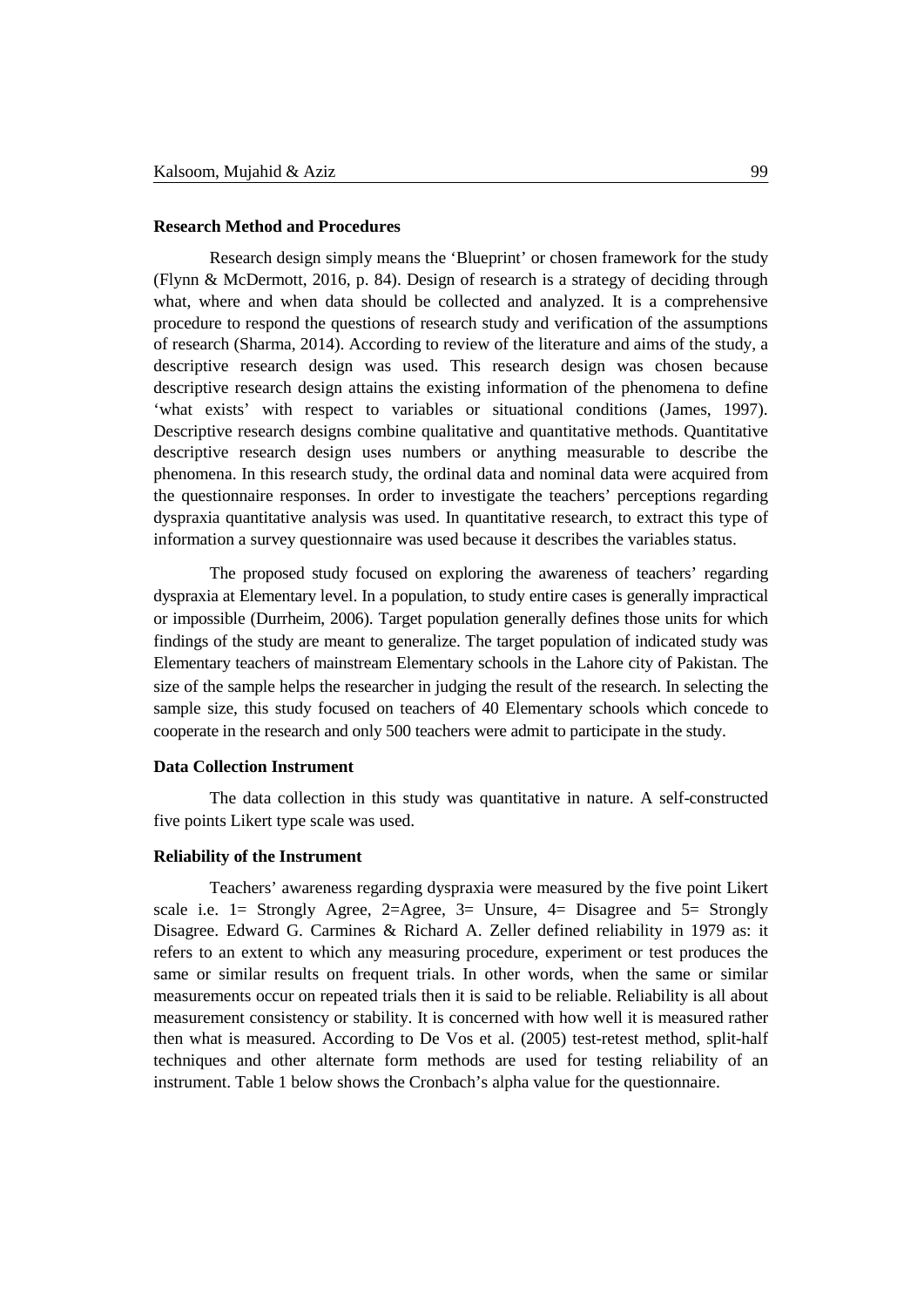Table 1 *Reliability Statistics* No. of Items Cronbach's Alpha 23 .861

Any research instrument having Cronbach's Alpha above 0.70 is accepted as enough reliable (Gay, 1992). The Cronbach's alpha value of this research instrument was 0.861 for 23 items, which was above the acceptable value of 0.70. Thus, have a good reliability. Two sections of the questionnaire i.e. level of knowledge of dyspraxia and perception related to identification of pupils with dyspraxia in the classroom were found to have a good alpha values and remaining one section i.e. perception about management of pupils with dyspraxia in the classroom have an acceptable alpha value. Table 3 below shows the Cronbach alpha values for different sections of the questionnaire.

Table 2

| Reliability Statistics of Different factors |  |  |  |
|---------------------------------------------|--|--|--|
|---------------------------------------------|--|--|--|

| <b>Factors</b>                                                                 | Cronbach's  |
|--------------------------------------------------------------------------------|-------------|
|                                                                                | alpha value |
| II: Knowledge level about dyspraxia                                            | 0.849       |
| III: Perception related to identification of dyspraxic pupils in the classroom | 0.823       |
| IV: Perception about management of pupils with dyspraxia in the classroom      | 0.731       |

#### **Instrument Validity**

Validity is the degree to which data analysis results actually represents the phenomena under study. The instrument content validity was assured by the involvement of research experts from the field. This was ensured that the content avoids vagueness and it addresses intended responses.

## **Results**

The collected data for this study was analyzed through descriptive statistics.

Table 3

*Frequency, mean and standard Deviation of statements*

|    | <b>Statements</b>                                 | SA A | $\mathbf N$            | DA | SD.                          | mean St. D. |        |
|----|---------------------------------------------------|------|------------------------|----|------------------------------|-------------|--------|
|    | 1. Dyspraxia is a brain-based disorder            |      |                        |    | 39.0 44.1 13.2 2.6 1.2       | 3.78        | .893   |
|    | 2. It is sometimes called "clumsy child syndrome" |      |                        |    | 13.3 15.8 52.5 13.3 3.56     |             | 1.044  |
| 3. | Boys are more likely to be sufferer than girls    |      | 20.8 46.4 23.7 6.2 2.4 |    |                              | 2.8         | .878   |
|    | 4. Dyspraxia affects the children planning of     |      |                        |    | 19.2 36.5 29.2 11.2 4.2 3.82 |             | .907   |
|    | movements and coordination                        |      |                        |    |                              |             |        |
|    | 5. Dyspraxia affects the most of the school-aged  |      |                        |    | 25.3 39.3 20.3 9.2 4.2 3.59  |             | -1.096 |
|    | children                                          |      |                        |    |                              |             |        |
|    | 6. Dyspraxia occurs as a result of brain messages |      |                        |    | 52.0 10.0 17.5 5.5 15.0 3.60 |             | 3.38   |
|    | not being accurately transmitted to the body of   |      |                        |    |                              |             |        |
|    | the children                                      |      |                        |    |                              |             |        |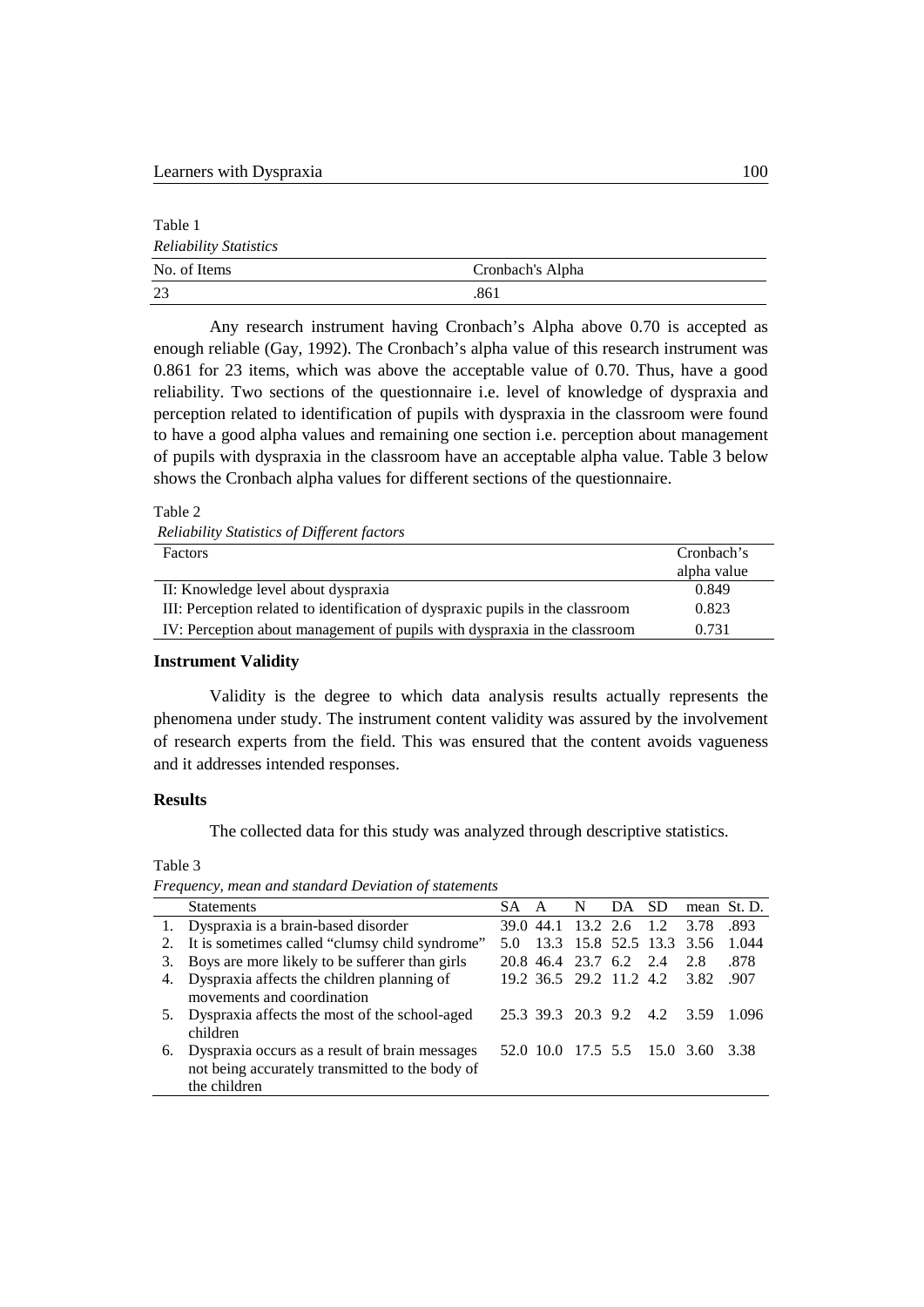| 7. | Dyspraxia has no cure but can be managed                                                                 | 4.2 |                               |               | 22.5 20.0 41.7 11.7 3.34 |      | 1.081 |
|----|----------------------------------------------------------------------------------------------------------|-----|-------------------------------|---------------|--------------------------|------|-------|
|    | through strategies.                                                                                      |     |                               |               |                          |      |       |
| 8. | developmental coordination disorder (DCD) is<br>also named as motor learning difficulties                |     | 26.0 34.2 24.5 8.4            |               | 6.5                      | 3.69 | 1.035 |
| 9. | Dyspraxia is not a rare disorder but it is not                                                           |     | 21.1 37.2 28.5 9.5            |               | 3.4                      | 3.44 | 1.011 |
|    | always recognized unless specifically sought for                                                         |     |                               |               |                          |      |       |
|    | 10. Children with dyspraxia may have other                                                               |     | 19.8 42.3 23.4 3.4            |               | 5.7                      | 3.74 | .884  |
|    | disabilities such as ADHD or autism                                                                      |     |                               |               |                          |      |       |
|    | 11. Dyspraxia students avoid casual conversations                                                        | 8.8 |                               |               | 14.7 29.4 20.6 26.5 3.15 |      | 1.282 |
|    | for fear of saying something embarrassing.                                                               |     |                               |               |                          |      |       |
|    | 12. Mathematics and writing are difficult for dyspraxics<br>because of their slowness in writing speed.  | 8.8 |                               |               | 23.5 26.5 26.5 14.7 2.62 |      | 1.209 |
|    | 13. I am able to diagnose the indications or                                                             |     | 20.6 23.5 32.4 20.6 2.9       |               |                          | 3.26 | 1.129 |
|    | attributes of dyspraxia.                                                                                 |     |                               |               |                          |      |       |
|    | 14. I can handle students withDyspraxia.                                                                 | 8.8 | 14.7                          |               | 29.4 20.6 26.5 3.15      |      | 1.282 |
|    | 15. I use diagrams and larger prints in summaries                                                        |     | 14.7 54.7                     | 14.7 5.9      | 10.5 2.12                |      | .898  |
|    | for students with Dyspraxia.                                                                             |     |                               |               |                          |      |       |
|    | 16. I provide copies of notes to the students with                                                       |     | 11.8 41.2 32.4 5.9            |               | 8.8                      | 2.59 | .729  |
|    | Dyspraxia as they have problems in what to                                                               |     |                               |               |                          |      |       |
|    | write down when reading from the board.                                                                  |     |                               |               |                          |      |       |
|    | 17. I believe that I make instructions clear, explicit<br>and uncomplicated for students with Dyspraxia. |     | 29.4 37.1 13.5 10.2 10.5 1.94 |               |                          |      | 1.076 |
|    | 18. I consider topic lists or graphic organizers so                                                      | 5.9 |                               | 58.8 20.6 8.8 | 5.9                      | 2.50 | .736  |
|    | they can see 'the whole picture'.                                                                        |     |                               |               |                          |      |       |
|    | 19. I believe that I use verbal cues to gain attention                                                   |     | 14.7 42.9 20.6 11.8 10.6 2.29 |               |                          |      | .871  |
|    | and focus of students with Dyspraxia.                                                                    |     |                               |               |                          |      |       |
|    | 20. I allow additional response time and extra time                                                      |     | 29.4 38.2 26.5 2.9            |               | 2.9                      | 2.12 | .977  |
|    | for completing work.                                                                                     |     |                               |               |                          |      |       |
|    | 21. I always encourage the students with Dyspraxia                                                       |     | 14.7 35.3 26.5 17.6 5.9       |               |                          | 2.53 | .929  |
|    | to engage with peers in different activities.                                                            |     |                               |               |                          |      |       |
|    | 22. I believe that I Provide clear models for sound                                                      |     | 23.5 29.4 20.6 17.6 8.8       |               |                          | 2.65 | 1.125 |
|    | production.                                                                                              |     |                               |               |                          |      |       |
|    | 23. I seat students with Dyspraxia, closer to the                                                        | 5.9 |                               | 58.8 20.6 8.8 | 5.9                      | 2.59 | 1.282 |
|    | board and teacher.                                                                                       |     |                               |               |                          |      |       |

It can be inferred from the table above that, 83.2 percent of respondents believed that dyspraxia is a brain based disorder while 13.3 percent of respondents had no opinion and 3.6 percent of respondents believe that dyspraxia is not a brain based disorder.

It is revealed from the analysis that 67.2 percent of respondents agreed that dyspraxia is sometimes called "clumsy child syndrome" while 9.1 of respondents disagreed with it.

It can be deduced from the above table that out of 308 respondents, 55.6 percent of respondents believed that the chances of boys to be suffered from dyspraxia are more likely to occur as compared to girls while 29.2 percent of respondents remained unsure about this statement and 15.3 percent of respondents had opinion that boys are more likely to be sufferer than girls.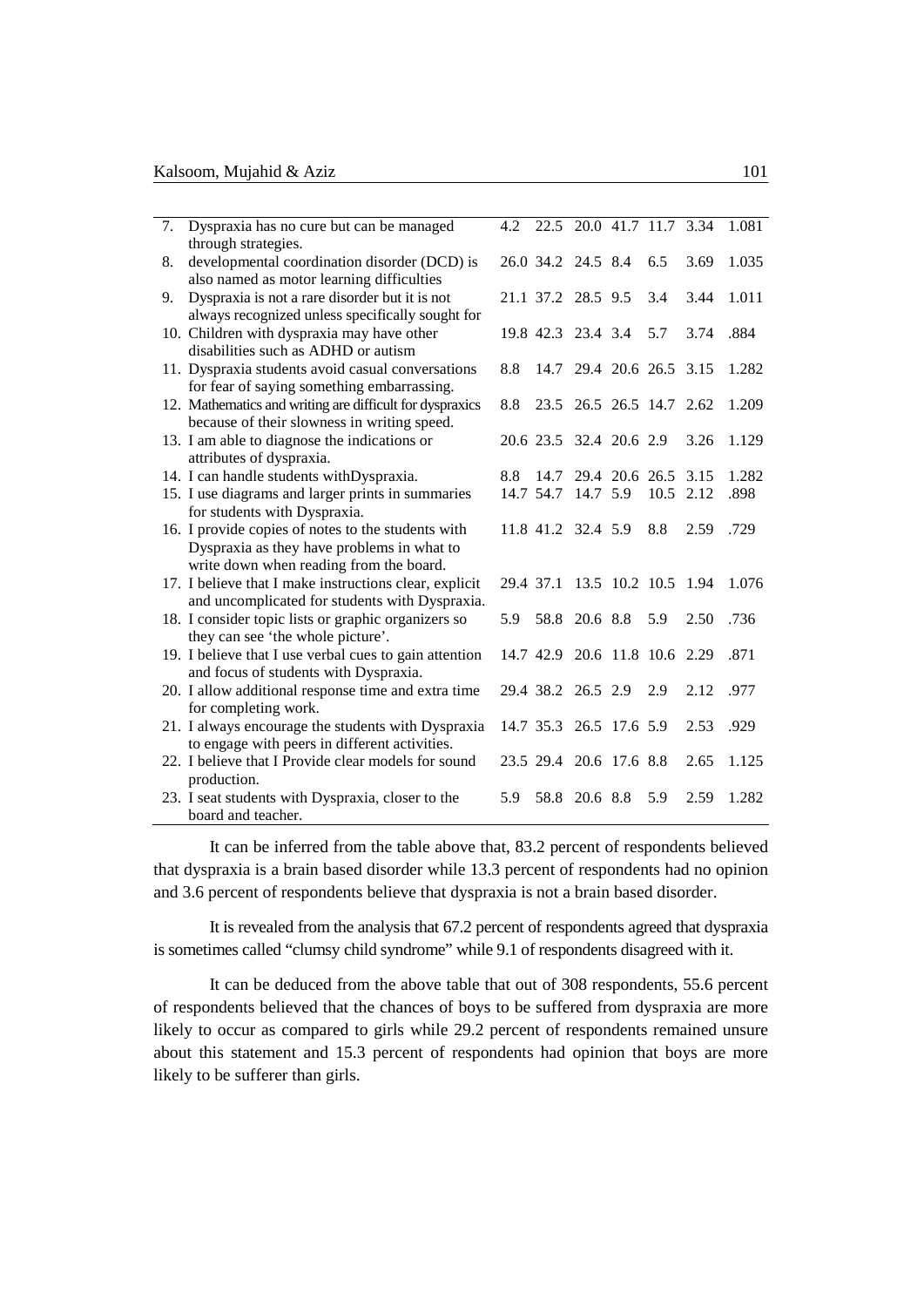The response towards the statement that dyspraxia affects the children's planning of movements and coordination shows that 64.6 percent of respondents agreed that children's planning of movements and coordination is affected by dyspraxia while 14.6 percent of respondents believed that there is no effect of dyspraxia on children's planning of coordination and movements.

Analysis regarding the statement that dyspraxia affects the most of the schoolaged children revealed that out of 308 respondents, 60.4 percent of respondents agreed with that mostly school aged children are affected by dyspraxia.

It can be inferred from the table that 58.4 percent of respondents had knowledge about the cause of dyspraxia that it occurs as a result when brain messages not being accurately transmitted to the body of the children while 12.9 percent of respondents believed that dyspraxia does not occurs due to this cause and 28.6 percent of respondents showed no opinion.

It can be deduced from the table that out of 308 respondents, 65.6 percent of respondents agreed that different strategies can help in managing pupils

It is revealed from the analysis that 58.8 percent of respondents agreed that it is also known as motor learning difficulty while 33.1 percent of respondents had no opinion and 8.1 percent of respondents believed that dyspraxia does not known as motor learning difficulty.

It can be inferred that greater part of participants from the sample i.e. 66.9 percent of participants had believed in that dyspraxia is not a rare disorder and not always recognized unless specifically sought for it. It can also be deduced that out of 308 respondents 46.1 percent of respondents had opinion that dyspraxics may have other disabilities like ADHD or autism.

It is apparent that out of 308 respondents, 64 percent of respondents believed that dyspraxia affects the physical coordination of the child.

It can be observed from the results given in the table that most of the responses are falling under strongly disagree, disagree and neutral for each statement so it means they are not aware with this learning difficulty.

To determine if there was statistically difference found in teachers' perceptions regarding dyspraxia between two independent groups (i.e. male and female) or not, an independent sample t-test was conducted.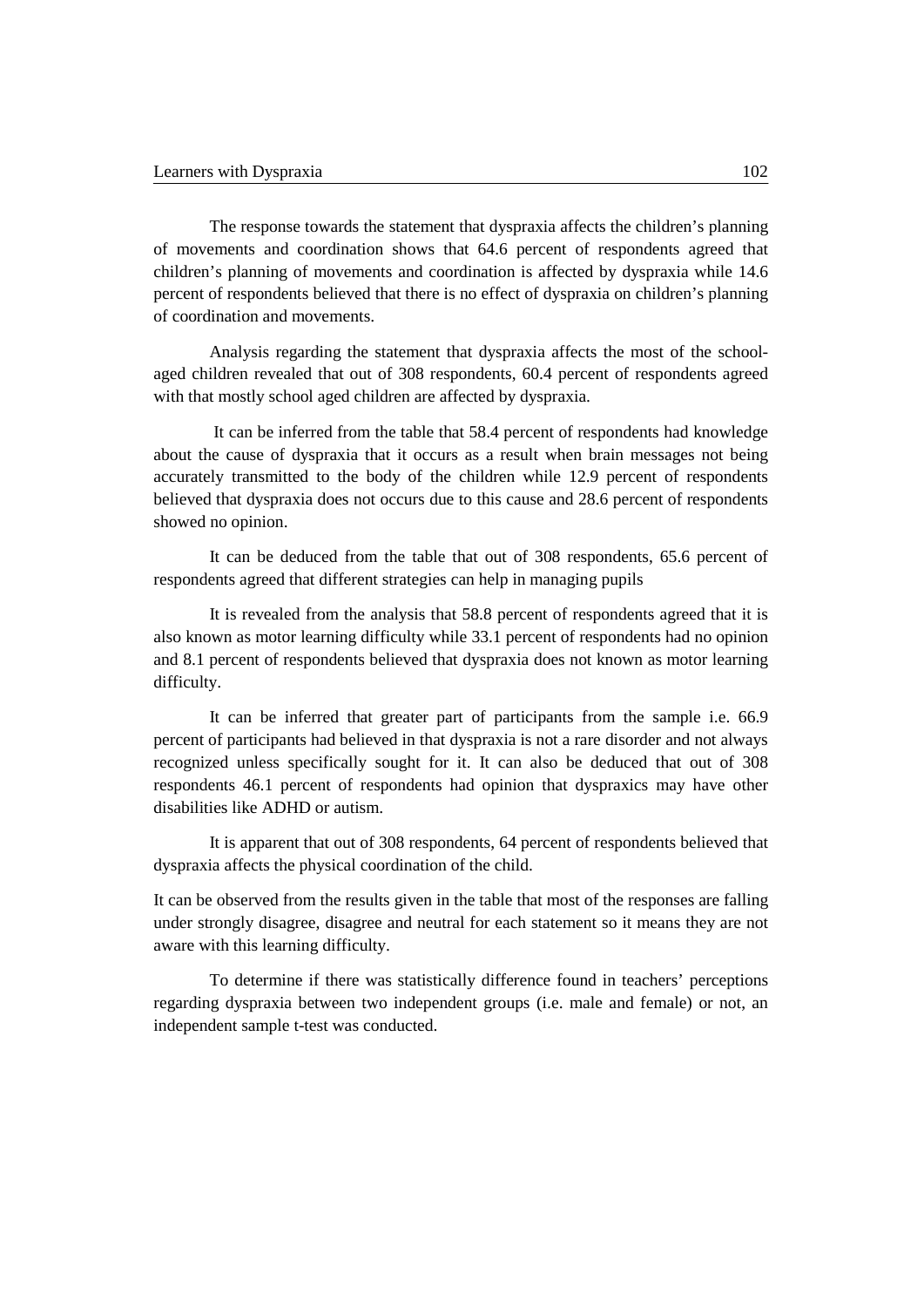Table 4

*t-test to find out difference in the perceptions of teachers on the basis of gender*

|        |     | Mean   | <b>Std. Deviation</b> | Df      |      | Sig. |
|--------|-----|--------|-----------------------|---------|------|------|
| Male   | .05 | 2.2980 | .54823                | 306     | .930 | .200 |
| Female | 203 | 2.2393 | .51226                | 198.318 |      |      |

The table above presents the significance value of this t-test ( $p = .200$ ) signifies that the difference between the means of male and female (i.e. 0.059). Since 0.200 is greater than the standard alpha value ( $p = .05$ ), therefore statistically no difference is found in the level of awareness regarding dyspraxia among males and females. In the scores for male ( $M = 2.30$ ,  $SD = 0.548$ ) and female ( $M = 2.24$ ,  $SD = 0.512$ ) conditions;  $t$  (306) = 0.930,  $p = 0.35$  no significant difference is found. The results indicate that there was no impact of respondents' gender found on the level of perceptions regarding dyspraxia.

To determine the statistical difference of teachers' awareness regarding dyspraxia between two independent groups (i.e. urban and rural), an independent sample t-test was conducted as shown in the table 3 below.

Table 5

*t-test to find out difference in the perceptions of teachers on the basis of gender Locality (Urban/Rural)*

|       | N   | Mean   | <i>Std. Deviation</i> | Df     |          | Sig. |
|-------|-----|--------|-----------------------|--------|----------|------|
| Urban | 251 | 2.2441 | .51644                | 306    | $-1.066$ | .123 |
| Rural |     | 2.3262 | .55922                | 79.128 |          |      |

The results from the table shows that the significance value of this t-test  $(p = .123)$  tells that the difference between the means of urban and rural is (i.e.  $-0.082$ ). since .123 is greater than the alpha value ( $p = .05$ ), therefore statistically no difference is found in the level of awareness regarding dyspraxia among urban and rural. In the scores for urban ( $M = 2.24$ ,  $SD = 0.516$ ) and rural ( $M = 2.33$ ,  $SD = 0.559$ ) conditions; t (306) =  $-1.066$ ,  $p = 0.29$  no significant difference is found. The results indicate that there was no impact of respondents' locality found on the level of perceptions regarding dyspraxia.

Table 6

*ANOVA to find out difference in the perceptions of teachers on the basis of age*

|           | .                    |                |     |       |      |
|-----------|----------------------|----------------|-----|-------|------|
|           |                      | Sum of Squares |     |       | Sig. |
| Age Group | Between Groups 3.023 |                |     | 2.810 | .026 |
|           | Within Groups        | 81.481         | 303 |       |      |
| Total     |                      | 84.504         | 307 |       |      |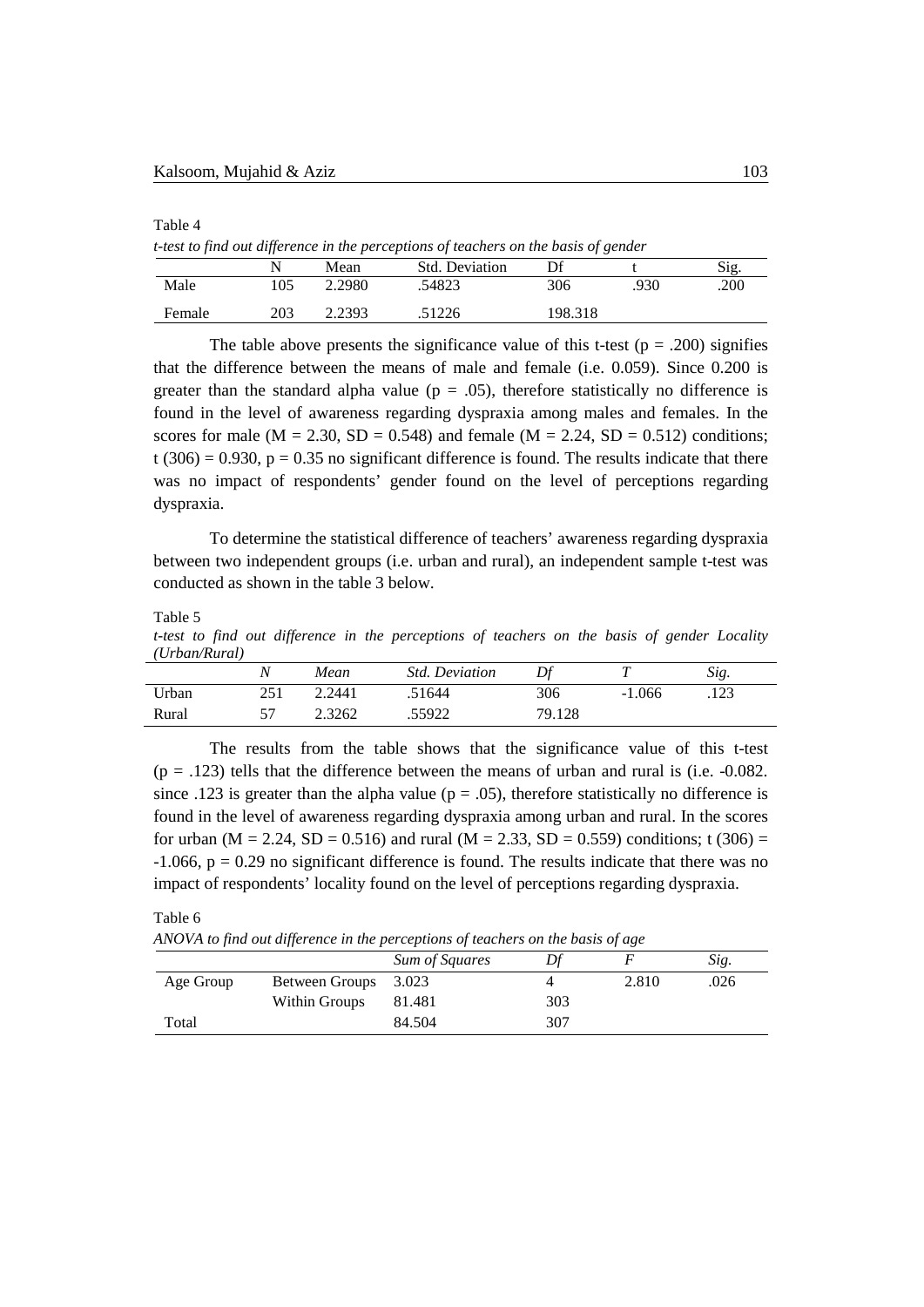The table shows that the one-way analysis of variance has a significance value of 0.026 ( $p = 0.026$ ), which is greater than 0.01. Therefore, no statistically significant difference is found in the perceptions regarding dyspraxia between the groups [F (4, 303)  $= 2.810$ ,  $p = 0.026$ ]. By Post hoc comparisons, the results revealed that mean score for the group 1 (M = 2.29, SD = 0.503); group 2 (M = 2.30, SD = 0.504); group 3 (M = 2.00, SD  $= 0.534$ ; group 4 (M = 2.32, SD = 0.601) and group 5 (M = 2.42, SD = 0.00) are significantly not different. Hence, these results indicated that there was no impact of teachers' age groups on their perceptions regarding dyspraxia.

To investigate the impact of teachers' qualification on perceptions regarding dyspraxia, an ANOVA test was conducted. Five groups were there (i.e. Matric = 1; Inter  $= 2$ ; Bachelors  $= 3$ ; Masters  $= 4$  and above  $= 5$ ).

#### Table 7

*ANOVA to find out difference in the perceptions of teachers on the basis of Qualification*

|                             |                                 | Sum of Squares | Df  |       | Sig. |
|-----------------------------|---------------------------------|----------------|-----|-------|------|
| <i><b>Oualification</b></i> | <b>Between</b><br><b>Groups</b> | 7.129          |     | 6.979 | .000 |
|                             | Within Groups                   | 77.375         | 303 |       |      |
| Total                       |                                 | 84.504         | 307 |       |      |

The table above shows that the significance value of this test is 0.000 ( $p = .000$ ), which is below 0.01. Therefore, a statistically significant difference in the mean level of awareness of dyspraxia between the five qualification groups  $[F (4, 303) = 6.979,$  $p = 0.000$ ] was found. Using Post hoc comparisons, the results revealed that mean score for the Matric (M = 2.48, SD = 0.342); Inter (M = 2.54, SD = 0.516); Bachelors (M = 2.39, SD = 0.569); Masters (M = 2.12, SD = 0.486); and above (M = 2.31, SD = 0.478) are significantly different. Hence, these results indicated that there was an impact of teachers' educational qualification is found on their level of awareness regarding dyspraxia.

To investigate the impact of teachers' experience on their level of awareness regarding dyspraxia, a one-way ANOVA was conducted. According to their number of years in teaching profession, teachers were divided into five groups i.e. group 1 was assigned to 1-10 years; Group 2 was assigned to 10-20 years; Group 3 was assigned to 20-30 years; Group 4 was assigned to 30-40 years and Group 5 was assigned to 40+ years.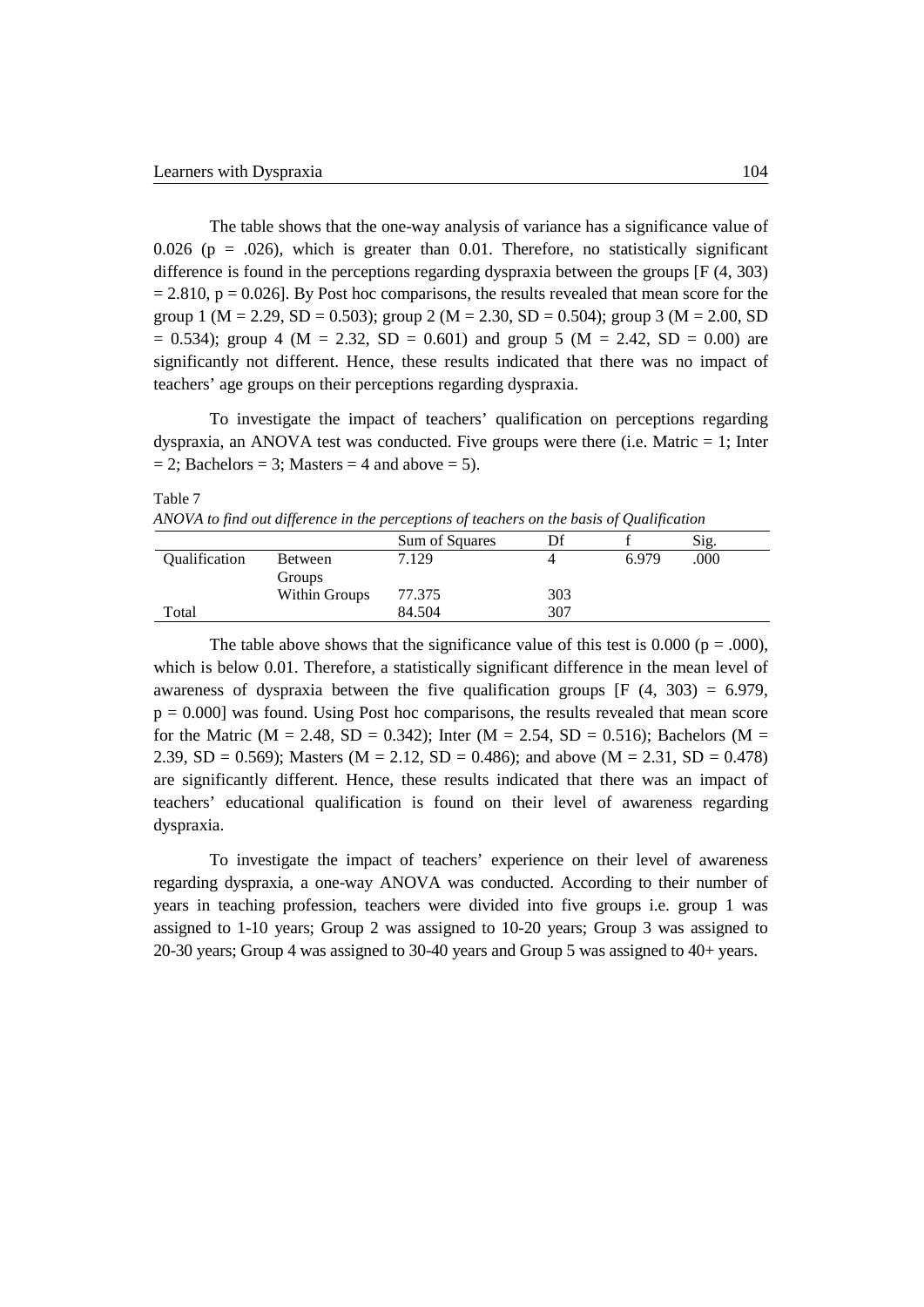Table 8 *ANOVA to find out difference in the perceptions of teachers on the basis of Experience*

|            |                      | Sum of Squares | df. |       | Sig. |
|------------|----------------------|----------------|-----|-------|------|
| Experience | Between Groups 3.617 |                |     | 3.388 | .010 |
|            | Within Groups        | 80.886         | 303 |       |      |
| Total      |                      | 84.504         | 307 |       |      |

The table 5 indicates that the one-way analysis of variance has a significance value of 0.010 ( $p = .010$ ), which is equal to 0.01. Therefore, a statistically significant difference was found in the mean level of awareness of dyspraxia between the five groups of experience  $[F (4, 303) = 3.388, p = 0.010]$ . Using Post hoc comparisons, the results revealed that mean score for the group 1 ( $M = 2.29$ , SD = 0.485); Group 2 ( $M =$ 2.33, SD = 0.550); Group 3 (M = 2.16, SD = 0.576); Group 4 (M = 1.80, SD = 0.467); and Group 5 ( $M = 2.27$ ,  $SD = 0.000$ ) are significantly different. Hence, these results indicated that there was an impact of teachers' number of years in teaching profession on their level of awareness regarding dyspraxia.

## **Discussion and Conclusion**

The findings expressed that teachers of mainstream elementary schools have had believe that they have adequate knowledge of dyspraxia. The results of this study were supported by the research related to teachers' awareness regarding dyspraxia i.e. a study was done by Shaye (2012) on the teachers' awareness towards the term dyspraxia and the teachers were well aware of the term dyspraxia, who pointed that 61 percent of respondents successfully defined the term 'dyspraxia'. According to a research it was found that mainstream teachers generally have lack of understanding of learning disabilities (Ade‐Ojo, 2011). On the contrary, the results of this study indicated that teachers had sufficient knowledge about the effects of dyspraxia on the planning of movements and coordination of the child. Dyspraxia is caused when a brain can't convey messages to the body properly. The results explored the respondents' adequate understanding about the cause of dyspraxia that it occurs as a result when brain messages not accurately transmitted to the body of the children. According to (Al-Rowais, Wald, & Wills, 2013) although the difficulties faced by children with dyspraxia in classroom are readily observable, still they remain undiagnosed unless academic failure occurs to them. The special education teachers and classroom teachers both are most often the initial source for the identification of students with dyspraxia when they notice some sort of poor skill development affecting academic performance (Alborno, & Gaad, 2014).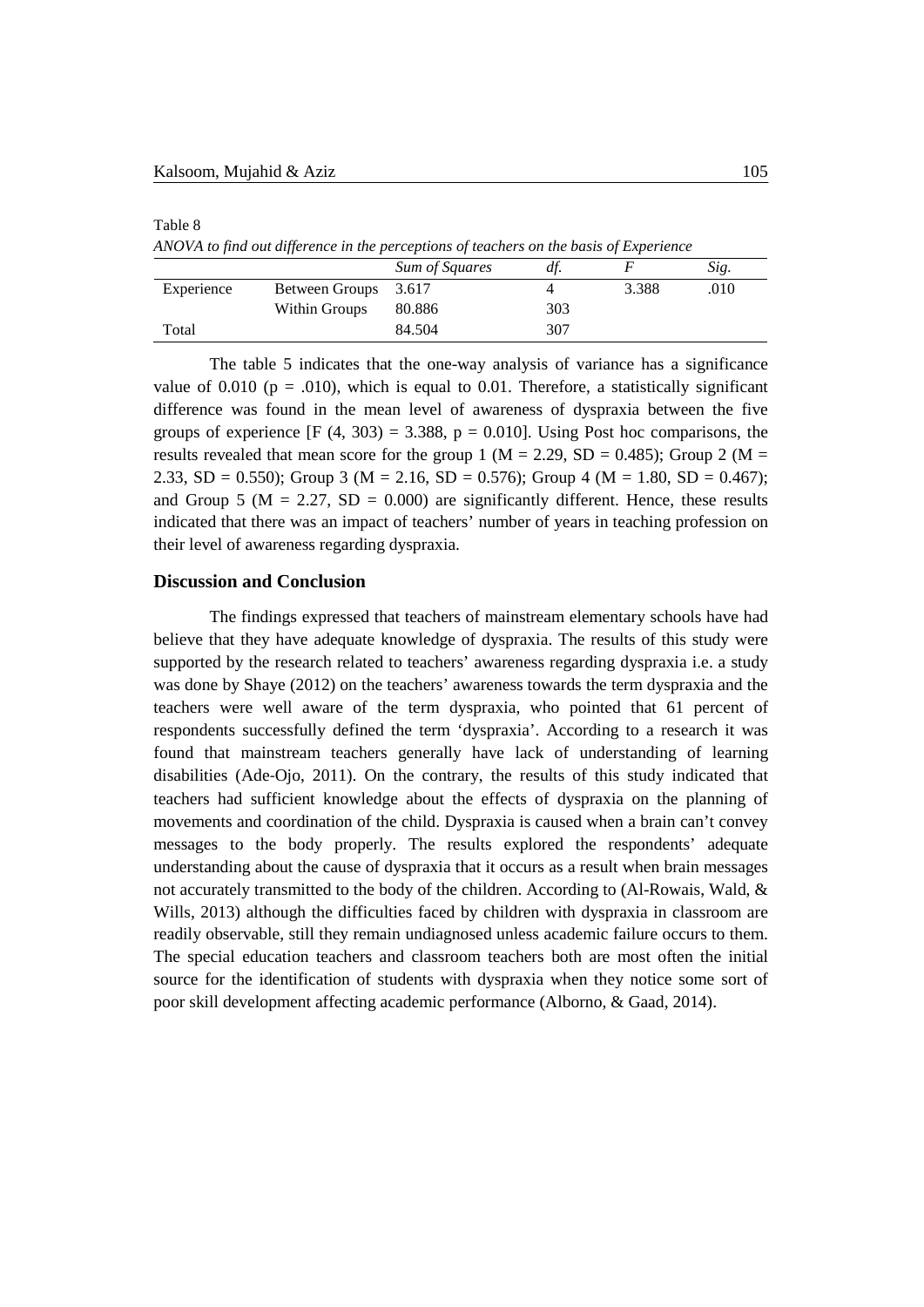The research revealed that teachers have had believe that they had the ability to diagnose the indications or attributes of dyspraxia. It is difficult to identify the true symptoms of dyspraxia because of its overlapping properties with other learning difficulties (Alexander-2016). Furthermore, teachers said that they were able to diagnose the attributes of a dyspraxia as opposite to that of lethargic learner (i.e. slow learner). It was not supported by Cicerchia (2016), who claimed that teacher may mistakenly label children as lazy due to the symptoms of acting out. Moreover, the respondents were having strong belief that with regard to dyspraxia, they can able to diagnose such learners which are in need of an indicative assessment. It was supported by the researcher who pointed out that teachers can identify the dyspraxia students but Literature suggests that teachers failed to notice the problems of children with dyspraxia (Al-Ghizzi, 2015). The research basically revealed that majority of teachers had the ability to identify the students with the problem of dyspraxia in the classroom which means that teachers of mainstream elementary schools were responsible towards their profession. It was supported by Cook and Collinson, (2013), who pointed out that one of the responsibility for the teacher is the identification of children likely to have special education needs as early as possible.

It can be concluded that some classroom learning issues always remain present in students no matter how intelligent and creative he is. The identification of learning difficulties is often first obstacle this is because when it goes undiagnosed, it can affect students' self-esteem. Teacher may mistakenly label children as lazy due to the symptoms of acting out. Furthermore, they may not provide the support needed for such students. No two individual with dyspraxia shows same set of symptoms. Costenaro, and Pesce, (2012) said that there might be such children which shows symptoms like nervousness and likely to lose their homework and confuse the specifications of task and have trouble with sitting up at their tables.

### **Recommendations of the Study**

On the basis of Research Findings several recommendations can be made for consideration by the government, schools management and teachers.

- 1. Teachers should provide them flexible and extended deadlines for homework. Give them directions of any new task in short sentences and slowly. For longer assignments, give checklist, visuals and step by step directions.
- 2. Government should arrange seminars on best teaching strategies used to deal with dyspraxia.
- 3. The school management should put in place clear ways of encouraging students with dyspraxia in order to succeed them academically and satisfy their expectations by giving them opportunity for growth and development.
- 4. Schools should offer training programmes for Teachers to deal with dyspraxia.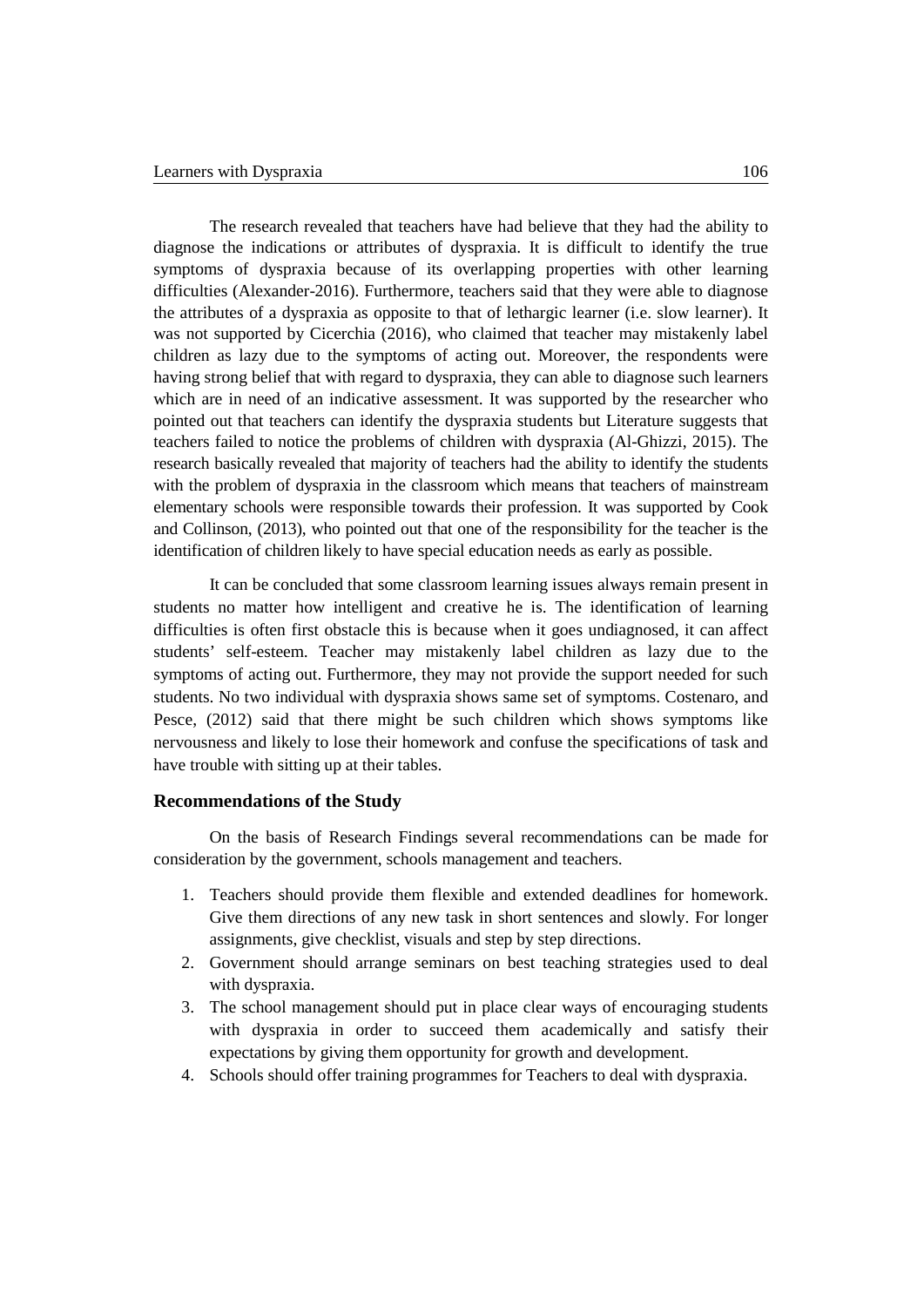## **References**

- Abadzi, H. &Martelli, M. (2014). *Efficient Reading for Arab Students: Implications from Neurocognitive Research* [conference paper]. World Summit of Innovation in Education (WISE).
- Aboras, Y. A., Elbanna, M. M., Abdou, R. M. & Salama, H. M. (2012). Development of a remediation program for Egyptian dyslexic children. *Alexandria Journal of Medicine, 48*(2), 147-154.
- Adeniyi, F. O. & Lawal, R. A. (2012).Comparative effects of multisensory and metacognitive instructional approaches on English vocabulary achievement of under achieving Nigerian secondary school students. *International Education Studies, 5*(1), 18.
- Ade-Ojo, G. O. (2011). Practitioners' perception of the impact of the vision of policymakers on practice: the example of the recommendations of the Moser Commission. *Research Papers in Education, 26*(1), 53-77.
- Ahmad, F. K. (2015). Exploring the Invisible: Issues in Identification and Assessment of Students with Learning Disabilities in India. *Transcience: A Journal of Global Studies, 6*(1), 91-107.
- Al Rowais, F., Wald, M. & Wills, G. (2013). *An Arabic framework for dyslexia training tools*. In 1st International Conference on Technology for Helping People with Special Needs (ICTHP-2013) (pp.63-68). Riyadh, Saudi Arabia, 19 - 20 Feb., 2013.
- Aladwani, A. M. & Al Shaye, S. S. (2012). Primary school teachers' knowledge and awareness of dyslexia in Kuwaiti students. *Education, 132*(3), 499.
- Alborno, N. E. & Gaad, E. (2014). 'Index for Inclusion': A framework for school review in the United Arab Emirates. *British Journal of Special Education*, *41*(3), 231- 248.
- Alexander-Passe N (2016). The School's Role in Creating Successful and Unsuccessful Dyslexics. *Journal of Psychology and Psychotherapy*. *6*(1), 1-13.
- Al-Ghizzi, T. M. (2015). Dyslexia in the Arab World.*International Journal*, *3*(2), 49- 53.
- Barnett, A. L. & Henderson, S. E. (2001). *Clumsiness, Dyspraxia and Developmental Coordination Disorder: how do health and educational professionals in the UK*. Child Care Health and Development © Blackwell Science Ltd